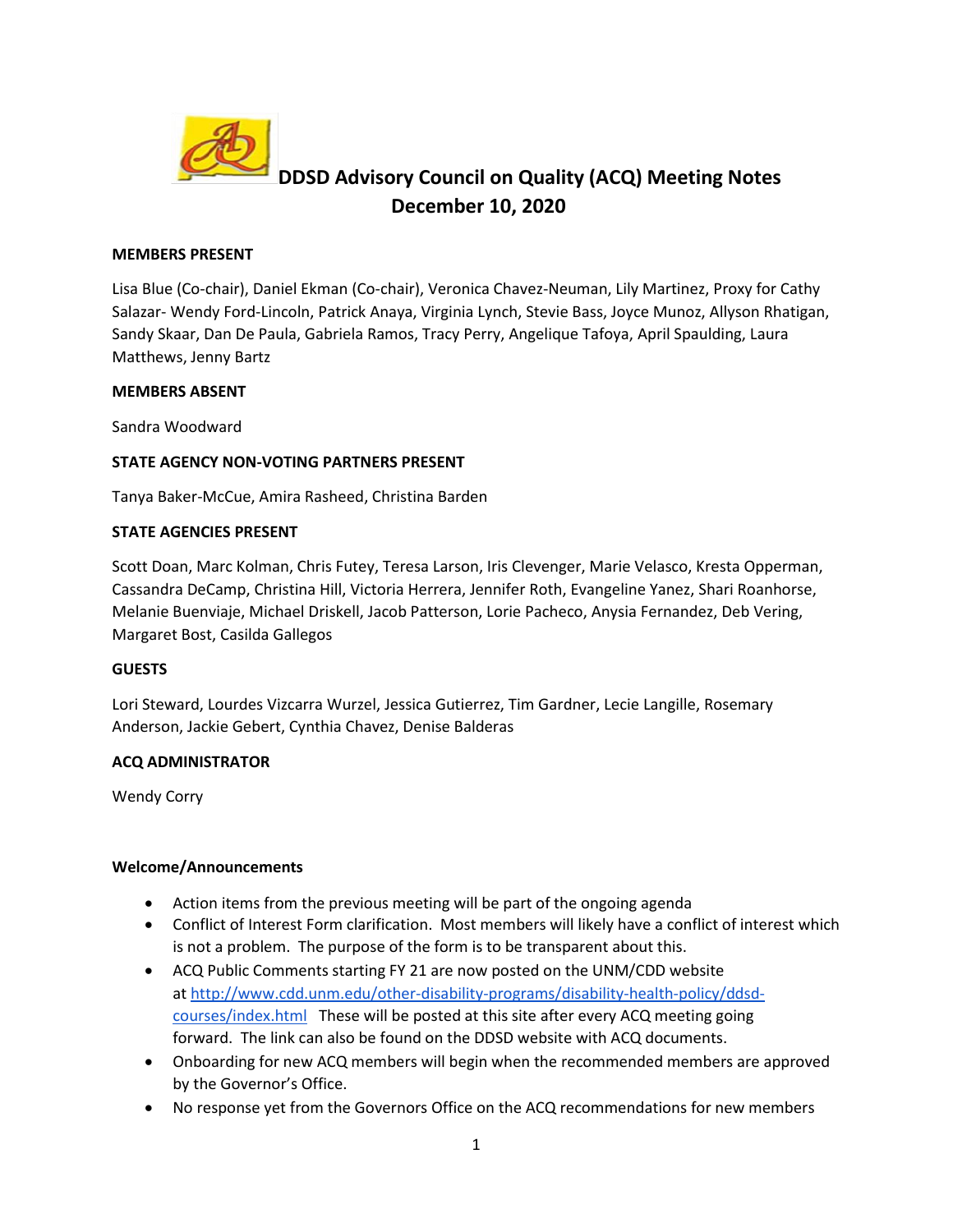# **Review of Minutes from October 2020**

• Minutes were approved with minor corrections. Laura Matthews made the motion to approve and Gabriela Ramos seconded.

#### **COVID-19 Updates/Director's Report- Scott Doan**

# COVID Update

- Scott provided a detailed summary of COVID cases related to people on the waivers (Document is attached with the minutes)
- Strongly encouraged teams to provide services remotely at this time.
- Some direct support staff have tested positive, providers have the list.
- Discussion on how to keep COVID out of people's home.
- People with underlying health conditions are at greater risk to COVID and to more severe consequences of COVID.
- Everyone has done a tremendous job and is doing the best they can to keep everyone safe.
- DOH has general rules and regulations with regard to people who have tested positive for COVID. Providers have the ability to determine their own specific procedures. The Governors Health Order was updated on November 18. These will be sent out with the minutes
- DDSD is at the table with the Governor's Office in planning phase for the distribution of vaccines. People in congregant living situations, including staff, will be included in the first priority. DDSD will continue to advocate for additional types of living situations to be priority.
- The vaccine comes in 2 doses, 28 days apart. DDSD is working with the pharmacies so they can work directly with the provider.
- Waiver recipients have a right of refusal for the vaccine.
- It is not determined yet whether staff will be required to receive the vaccine as a condition of employment.
- There is no cost for the vaccine to anyone.

# Non COVID Updates

- Jackson is still active litigation.
- There are 10 different sections in the settlement agreement and DOH has successfully disengaged from 6 of 10 paragraphs.
- The remaining paragraphs are: 1) Paragraph 9: Compliance with mortality review policy, 2) Paragraph 12: Compliance with healthcare requirements 3) Paragraph 13: Effective provider application and 4) Paragraph 15: Transition to individual quality review from community monitor to DHI.
- DOH is filing with the court that they believe they have effectively met the above paragraphs.
- DOH asked the court to make a ruling to end the Jackson lawsuit.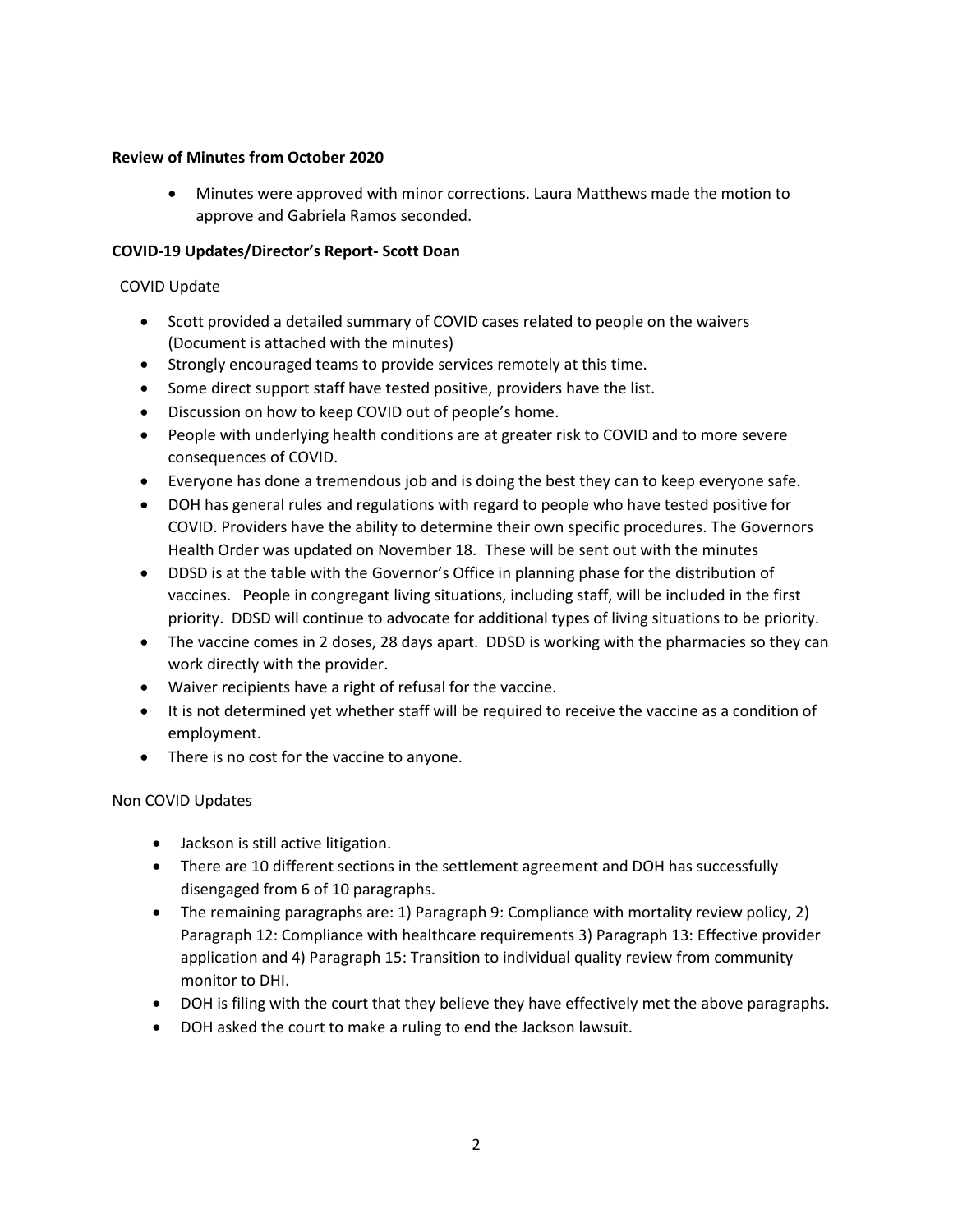# **HSD Presentation- Margaret Bost**

- The presentation addressed the action items from the Oct. ACQ meeting. The PowerPoint is distributed with the minutes.
- HSD will continue to explore how to get more people into Community Benefits.
- The reasons given by some members for not using Community Benefits are: 1) they don't need it 2) they want to wait 3) they are accessing services somewhere else.
- Letters sent by HSD on November 24, 2020 to members have provided an opportunity to bring awareness of care coordination and community benefits.
- All MCOs have dedicated care coordinators who are specialized in working with individuals with intellectual disabilities.
- ACQ members continue to have questions/concerns regarding the caseloads, experience and training of care coordinators who work with people with I/DD, etc. HSD offered to invite the MCO's to the next ACQ meeting.

# **ACQ Member Election-Daniel Ekman**

• Cynthia Chavez (parent of someone previously served by the Medically Fragile waiver) was nominated and approved for ACQ membership.

# **Supports Waiver Advisory Comm. Update- Jennifer Roth**

- DDSD will conduct these meetings every other month in connection with the ACQ meetings.
- These will be listening sessions for how things are going with the Supports Waiver. It's important to have people using the Supports Waiver in these discussions.

# **Mandatory Subcommittee participation for all ACQ members**

- Discussion on the important work that happens in the subcommittees.
- People expressed reservations about having this mandatory due to time limitations and overlapping meetings.
- A request was made for a calendar of all subcommittee meetings.

# **Electronic Visit Verification (EVV) update- Marc Kolman and HSD**

- Website for information is https://palcofirst.com/new-mexico/
- EVV implementation date is January 1, 2021
- Numerous concerns were expressed including confusion on the training schedule, fast timeline for the trainings, long wait times to talk with Conduent and general communication problems.

# **Mi Via Update on the 40-hour workweek- HSD**

• HSD has approved a temporary, emergency process that will allow staff to work over the 40 hour a week limit due to the considerable challenges of providing qualified staff during COVID.